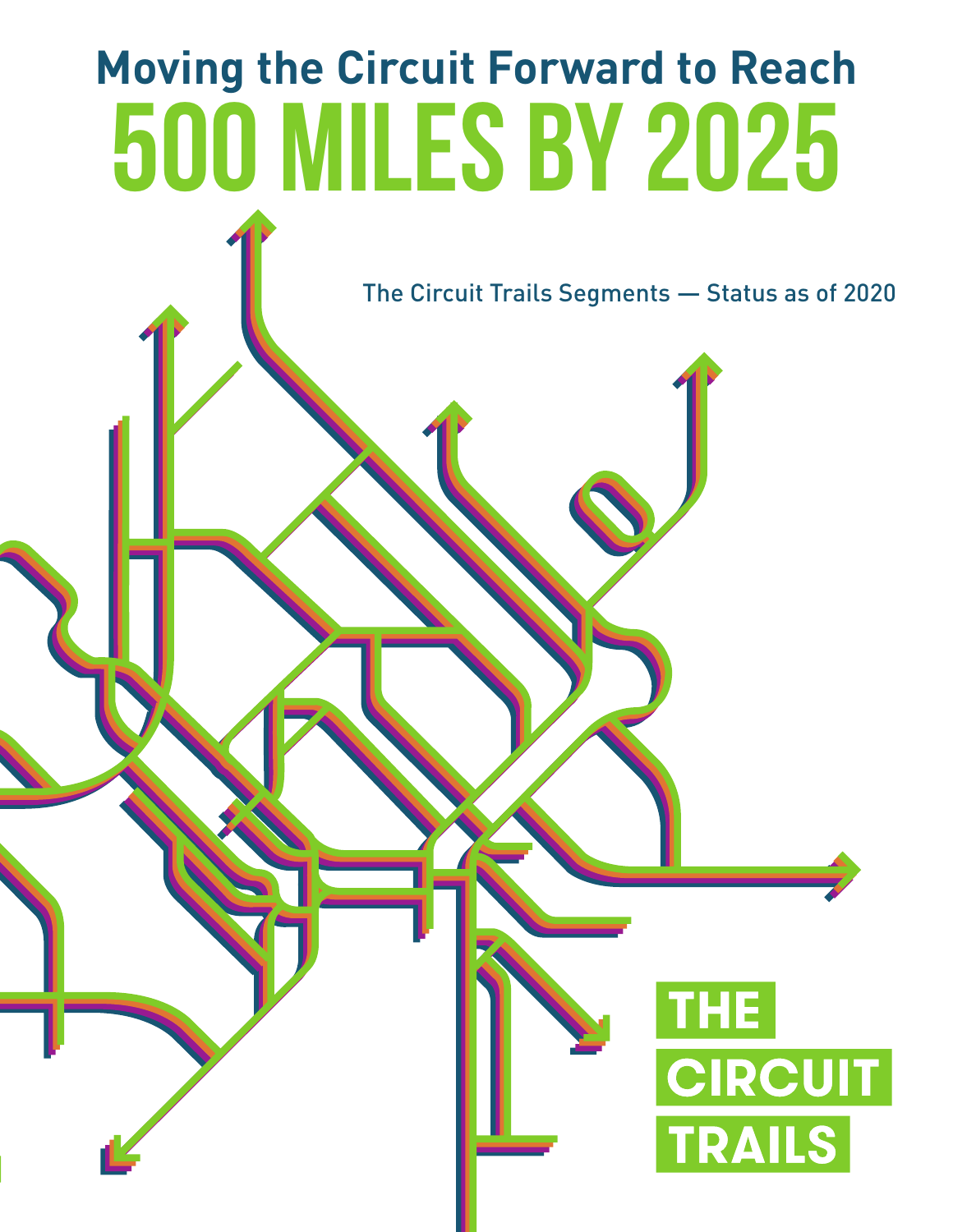## **Status as of July 2020**



In order to achieve the 2025 goal, approximately 146 miles need to be completed in the next five construction seasons. 148.45 miles have been identified as in a "pipeline" stage, meaning that although a feasibility study has been conducted for these 71 trail projects, design of the project is not completed, or additional obstacles exist, such as lack of public right of way.

In total, there are 229.93 miles of trails that are "in progress" or in the "pipeline" stage. If 146 of those 229.93 miles could be constructed by 2025, the 500 mile goal can be achieved. The following tables were prepared by the Bicycle Coalition of Greater Philadelphia and Pennsylvania Environmental Council, with input from DVRPC staff and county planners.

|                                                     | <b>PA</b>    | <b>NJ</b>    | <b>Total miles</b> | <b>Total segments</b> |
|-----------------------------------------------------|--------------|--------------|--------------------|-----------------------|
| In Progress                                         | 43.53 miles  | 37.95 miles  | 81.48 miles        | 71 segments           |
| Pipeline                                            | 92.96 miles  | 55.49 miles  | 148.45 miles       | 71 segments           |
| Total miles of In Progress and<br>Pipeline segments | 136.49 miles | 93.44 miles  | 229.93 miles       | 142 segments          |
| Completed miles                                     | 269.37 miles | 83.89 miles  | 353.26 miles       | 190 segments          |
| Completed, In Progress & Pipe-<br>line miles        | 405.86 miles | 177.33 miles | 583.19 miles       |                       |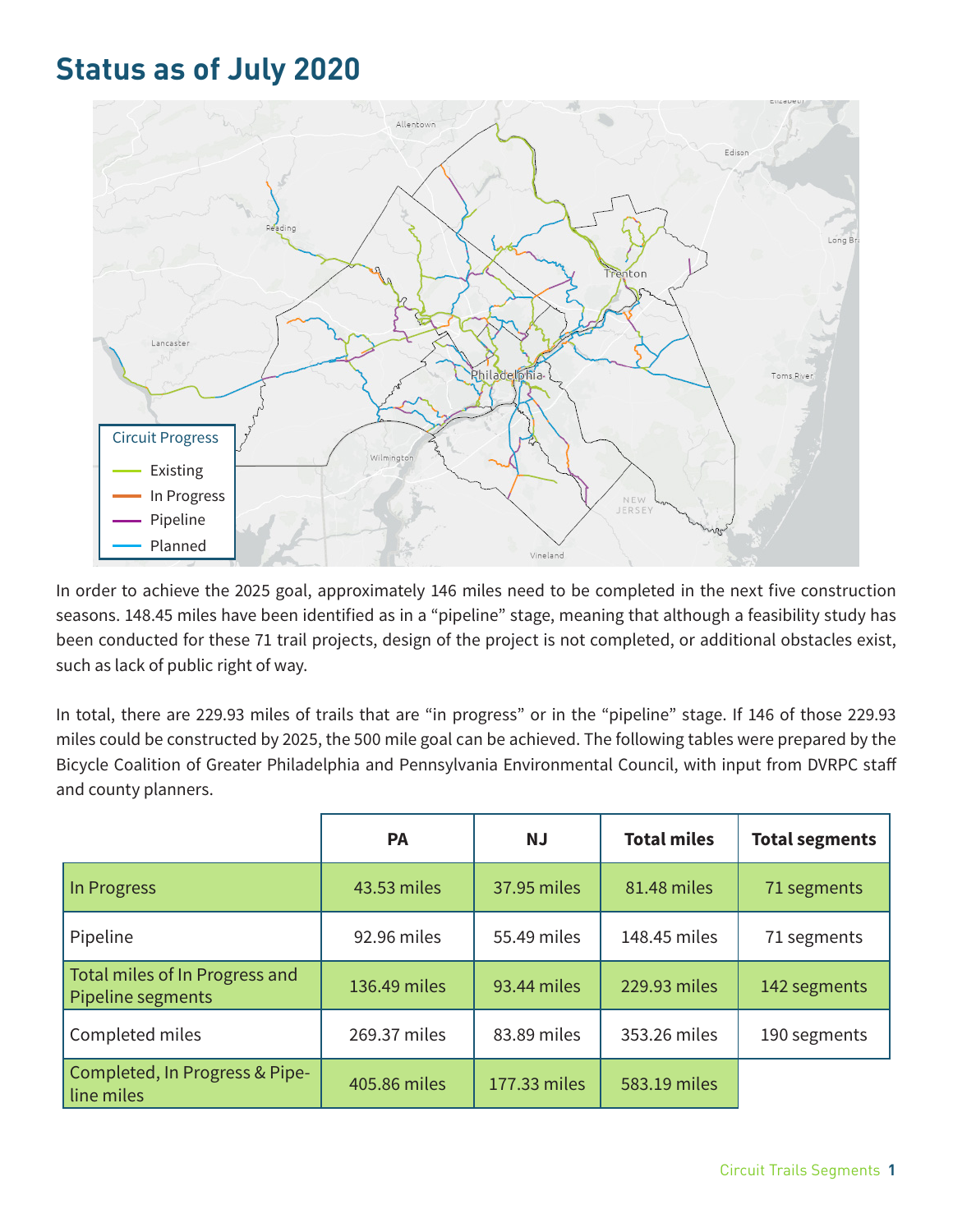## **Full list of the Circuit Trails Segments that are In-Progress**

The following lists sort the 142 trail segments that are the "in progress" or "pipeline" categories by county. The list provides the trail segment's name, the trail corridor that it is part of, its mileage and if it's in the pipeline category, its Community Impact score. The Community Impact score is from an analysis conducted by the Bicycle Coalition of Greater Philadelphia in 2020 to evaluate the impact these trails will have on citizens of the 9-county Greater Philadelphia Region based on equity, length, population and connectivity. The combined results led to scores ranging from 0 to 11.9.

| County            | <b>Trail</b>                     | <b>Segment Description</b>                        | <b>Status</b> | Community<br><b>Impact Score</b> | <b>Miles</b> |
|-------------------|----------------------------------|---------------------------------------------------|---------------|----------------------------------|--------------|
| <b>Bucks</b>      | 202 Trail                        | Solebury Trail - W. Bridge Sreet to Sugan Road    | In Progress   | 3.08                             | 0.27         |
| <b>Bucks</b>      | D&L Canal Towpath                | D&L Canal - Bridge Street Crossing                | In Progress   | 6.73                             | 0.08         |
| <b>Bucks</b>      | East Coast Greenway              | Bensalem - Biddle Lane to Station Ave.            | In Progress   | 5.95                             | 0.68         |
| <b>Bucks</b>      | Liberty Bell Trail               | California Road to Coopersburg                    | In Progress   | 1.85                             | 3.01         |
| <b>Bucks</b>      | Neshaminy Creek Trail            | 611 & Almhouse Road to Central Park               | In Progress   | 3.43                             | 1.23         |
| <b>Bucks</b>      | Neshaminy Creek Trail            | Upper State Road to Neshaminy Creek               | In Progress   | 7.08                             | 0.45         |
| <b>Bucks</b>      | Neshaminy Creek Trail            | Upper State Road to Unami Jr High Section         | In Progress   | N/A                              | 1.52         |
| <b>Bucks</b>      | Newtown Rail Trail               | County Line Road to Bristol Road                  | In Progress   | 6.12                             | 2.54         |
| Burlington        | Arney's Mount Trail              | Pemberton Road to Juliustown Road - Segment 2     | In Progress   | 1.11                             | 1.49         |
| Burlington        | Arney's Mount Trail              | Juliustown Road to Jacksonville Road              | In Progress   | 1.13                             | 2.87         |
| Burlington        | <b>DRHT</b>                      | Norman & River Drive to PA Ave. at Rancocas Creek | In Progress   | 5.41                             | 1.70         |
| <b>Burlington</b> | <b>DRHT</b>                      | Route 130 Bypass                                  | In Progress   | 3.54                             | 4.64         |
| Burlington        | Rancocas Creek Greenway<br>Trail | Pennsylvania Ave. to Pennington Park              | In Progress   | 5.25                             | 0.34         |
| Camden            | Camden County Link               | Merchant Street to Station Ave.                   | In Progress   | 4.72                             | 1.08         |
| Camden            | Camden County Link               | Cross Keys Road to New Brooklyn County Park       | In Progress   | 5.86                             | 5.10         |
| Camden            | Camden County Link               | Sommerdale Road to Wakonda Road                   | In Progress   | 5.92                             | 0.45         |
| Camden            | Camden County Link               | <b>Pub Connector</b>                              | In Progress   | 12.00                            | 0.10         |
| Camden            | Camden Greenways                 | Riverbirch Trail                                  | In Progress   | 9.00                             | 0.05         |
| Camden            | Delaware River Heritage Trail    | Cramer Hill Park Trail                            | In Progress   | 8.54                             | 0.77         |
| Camden            | Gloucester - Mt. Ephraim Trail   | Evesham Road to Oak Ave.                          | In Progress   | 8.52                             | 1.53         |
| Camden            | Gloucester - Mt. Ephraim Trail   | Clements Bridge Road to Brown Ave.                | In Progress   | N/A                              | 1.84         |
| Camden            | Merchantville Trail              | Cove Road to Bethel Ave.                          | In Progress   | 9.28                             | 0.25         |
| Camden            | Merchantville Trail              | N. 36th Street to Euclid Ave.                     | In Progress   | 11.90                            | 0.57         |
| Camden            | Merchantville Trail              | <b>Stockton Park Trail</b>                        | In Progress   | 10.50                            | 0.35         |
| Chester           | Brandywine Creek Trail           | Robbins Road to Johnsontown Park                  | In Progress   | 7.47                             | 0.59         |
| Chester           | <b>Chester Valley Trail</b>      | Chester Valley Trail - 4a                         | In Progress   | 6.34                             | 1.04         |
| Chester           | Schuylkill River Trail           | Parkerford Road to Route 422                      | In Progress   | 5.71                             | 4.11         |
| Delaware          | <b>Chester Creek Trail</b>       | Kerlin Street to Incinerator Road                 | In Progress   | 8.66                             | 0.72         |
| Delaware          | <b>Chester Creek Trail</b>       | Bridgewater Road to Creek Road                    | In Progress   | 7.09                             | 1.31         |
| Delaware          | Darby Creek Trail                | Baltimore Ave. to Kent Park                       | In Progress   | 10.16                            | 0.31         |
| Delaware          | Darby Creek Trail                | Swedish Cabin to Rosemont                         | In Progress   | 10.45                            | 0.30         |
| Delaware          | East Coast Greenway              | Marcus Hook Bike Lanes                            | In Progress   | 4.67                             | 0.26         |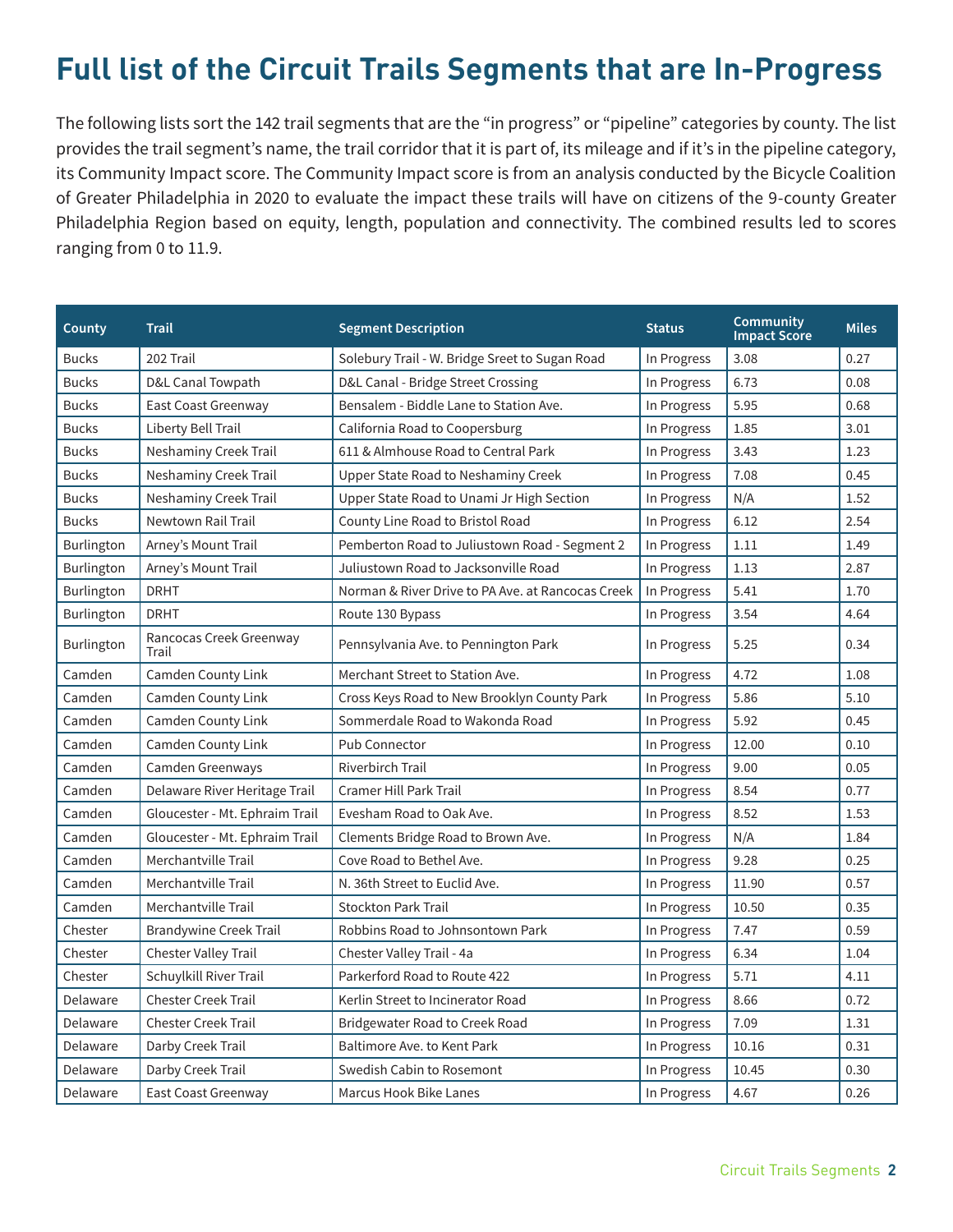| County       | <b>Trail</b>                  | <b>Segment Description</b>                                 | <b>Status</b> | <b>Community</b><br><b>Impact Score</b> | <b>Miles</b> |
|--------------|-------------------------------|------------------------------------------------------------|---------------|-----------------------------------------|--------------|
| Delaware     | East Coast Greenway           | Chester City Highland Ave. - 4th Street to Water-<br>front | In Progress   | 7.43                                    | 0.53         |
| Delaware     | Octoraro Trail                | Concord Road to Route 202                                  | In Progress   | 7.25                                    | 2.58         |
| Gloucester   | Glassboro - Elk Trail         | Sewell St To Elephant Swamp Trail                          | In Progress   | 4.80                                    | 3.50         |
| Gloucester   | Harrison - Mullica Hill Trail | Mullica Hill Trail to Chestnut Branch                      | In Progress   | 2.93                                    | 5.94         |
| Gloucester   | Monroe Township Bike Path     | Bridgeton Secondary to Delsea Drive                        | In Progress   | 7.20                                    | 1.13         |
| Mercer       | <b>DRHT</b>                   | D&R Canal South to Wellness Loop                           | In Progress   | 9.82                                    | 1.38         |
| Mercer       | <b>DRHT</b>                   | D&R Canal Connector - Lalor St. Park to Cass St            | In Progress   | 10.50                                   | 0.37         |
| Mercer       | LHT                           | Carter to Cleveland Road                                   | In Progress   | 2.55                                    | 0.93         |
| Mercer       | <b>LHT</b>                    | Moores Mill - Mt. Rose Rd to Bailey Court                  | In Progress   | 4.27                                    | 0.40         |
| Mercer       | LHT                           | Dyson Tract                                                | In Progress   | 8.57                                    | 0.46         |
| Mercer       | <b>LHT</b>                    | Pretty Brook Rd                                            | In Progress   | 6.60                                    | 0.34         |
| Mercer       | Scudder Falls Bridge Trail    | Scudder Falls Bridge - Mercer County                       | In Progress   | 8.87                                    | 0.37         |
| Montgomery   | Chester Valley Trail          | <b>CVT Extension East - Phase II</b>                       | In Progress   | 11.00                                   | 3.75         |
| Montgomery   | <b>Cross County Trail</b>     | Joshua Road to Wissahickon Trail                           | In Progress   | 2.74                                    | 1.13         |
| Montgomery   | <b>Cross County Trail</b>     | Pennsylvania Ave. to PA 309                                | In Progress   | 4.46                                    | 0.45         |
| Montgomery   | <b>Cross County Trail</b>     | PA 309 Overpass to Life Time/TruMark Entrance              | In Progress   | 6.69                                    | 0.20         |
| Montgomery   | <b>Cross County Trail</b>     | Susquehanna Road to Bantry Drive                           | In Progress   | 6.00                                    | 0.87         |
| Montgomery   | Liberty Bell Trail            | Stony Creek Park to Andale Section                         | In Progress   | 6.98                                    | 0.37         |
| Montgomery   | Parkside/Cynwyd Trail         | City Line Ave. to Montgomery Ave.                          | In Progress   | 8.32                                    | 0.47         |
| Montgomery   | Pennypack Trail               | Byberry Road to County Line Road                           | In Progress   | 8.30                                    | 0.83         |
| Montgomery   | <b>Power Line Trail</b>       | Horsham Road to Montgomery Twp Gazebo Park                 | In Progress   | 4.93                                    | 0.13         |
| Montgomery   | Power Line Trail              | Montgomery Twp Gazebo Park to 202 Parkway<br>Trail         | In Progress   | 6.80                                    | 0.28         |
| Montgomery   | Schuylkill River Trail        | Route 422 to Industrial Highway                            | In Progress   | 8.04                                    | 0.70         |
| Montgomery   | Schuylkill River Trail        | Stenton Ave. Sidepath                                      | In Progress   | 6.53                                    | 0.81         |
| Montgomery   | <b>Tookany Creek Trail</b>    | New 2nd Street to Mill Road                                | In Progress   | 6.08                                    | 0.55         |
| Philadelphia | Delaware River Trail          | Spring Garden Street to Washington Ave.                    | In Progress   | 7.05                                    | 1.9          |
| Philadelphia | ECG - Allegheny to Art Museum | Spring Garden Street Greenway                              | In Progress   | 8.40                                    | 2.12         |
| Philadelphia | ECG - Allegheny to Art Museum | Richmond Street Bike Lanes - Lehigh to Susque-<br>hanna    | In Progress   | 4.80                                    | 0.71         |
| Philadelphia | ECG - Cobbs Creek             | Cobbs Creek Connector - Segment D                          | In Progress   | 9.74                                    | 0.32         |
| Philadelphia | ECG - Cobbs Creek             | Cobbs Creek Connector - Segment C                          | In Progress   | 7.93                                    | 0.81         |
| Philadelphia | ECG - Cobbs Creek             | Cobbs Creek Connector - Segment B, Phase 1                 | In Progress   | 10.10                                   | 0.24         |
| Philadelphia | <b>ECG</b> - Riverfront North | K&T Trail Phase 2                                          | In Progress   | 9.48                                    | 0.74         |
| Philadelphia | <b>ECG</b> - Riverfront North | Tacony - Holmesburg Gap                                    | In Progress   | 9.01                                    | 1.49         |
| Philadelphia | <b>ECG</b> - Riverfront North | Baxter Trail - Police Firing Range                         | In Progress   | 10.32                                   | 0.63         |
| Philadelphia | Fox Chase - Lorimer Trail     | Rhawn Street to Shady Lane                                 | In Progress   | 8.07                                    | 0.62         |
| Philadelphia | Parkside - Cynwyd Trail       | Parkside & 53rd to City Line Ave.                          | In Progress   | 8.10                                    | 1.29         |
| Philadelphia | Pennypack Trail               | State & Rhawn Crossing                                     | In Progress   | 11.33                                   | 0.07         |
| Philadelphia | Tidal Schuylkill River Trail  | Schuylkill Banks - Grays Ferry Swing Bridge                | In Progress   | 12.00                                   | 0.10         |
| Philadelphia | Tidal Schuylkill River Trail  | Schuylkill Banks - Christian to Crescent                   | In Progress   | 12.00                                   | 0.42         |
|              |                               |                                                            |               | <b>Total Miles:</b>                     | 81.48        |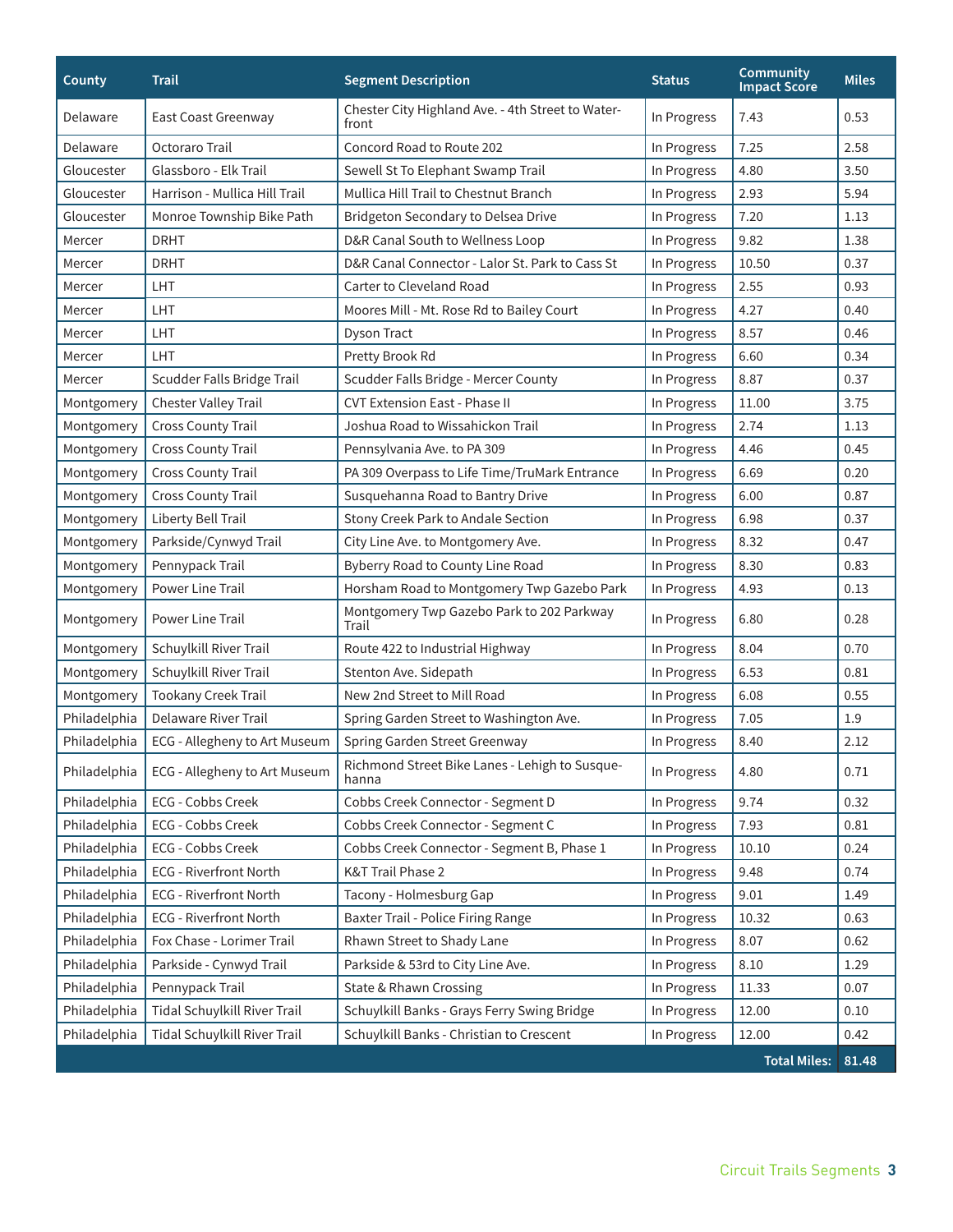## **Full list of the Circuit Trails Segments that are Pipeline**

| <b>County</b> | <b>Trail</b>                     | <b>Segment Description</b>                                        | <b>Status</b> | <b>Community</b><br><b>Impact Score</b> | <b>Miles</b> |
|---------------|----------------------------------|-------------------------------------------------------------------|---------------|-----------------------------------------|--------------|
| <b>Bucks</b>  | East Coast Greenway              | Croydon Woods to Mill Street                                      | Pipeline      | 9.50                                    | 2.37         |
| <b>Bucks</b>  | Liberty Bell Trail               | Rich Hill Road to California Road                                 | Pipeline      | 3.03                                    | 6.23         |
| <b>Bucks</b>  | Liberty Bell Trail               | Fairview Ave to Veternas Park                                     | Pipeline      | 1.85                                    | 2.39         |
| <b>Bucks</b>  | Neshaminy Creek Trail            | Dark Hollow Road to Mill Road                                     | Pipeline      | 2.37                                    | 1.21         |
| <b>Bucks</b>  | Neshaminy Creek Trail            | Mill Road to Valley Road                                          | Pipeline      | 2.67                                    | 1.40         |
| <b>Bucks</b>  | Newtown Rail Trail               | Bristol Road to Newtown Borough                                   | Pipeline      | 6.32                                    | 5.86         |
| Burlington    | Kinkora Trail                    | Old York Road to Village of Columbus                              | Pipeline      | 4.58                                    | 2.63         |
| Burlington    | Rancocas Creek Greenway<br>Trail | Long Bridge Park to Route 206                                     | Pipeline      | 7.52                                    | 4.62         |
| Camden        | Camden County Link               | Browning Ave. to Champion Ave.                                    | Pipeline      | 7.04                                    | 0.79         |
| Camden        | Camden County Link               | Champion Ave. to Oakland Ave.                                     | Pipeline      | 6.53                                    | 1.16         |
| Camden        | Camden County Link               | Station Ave. to Clements Bridge Road                              | Pipeline      | 5.56                                    | 0.71         |
| Camden        | Camden County Link               | New Brooklyn Park Parking Lot to Cedar Brook<br>Road              | Pipeline      | 3.77                                    | 1.51         |
| Camden        | Camden County Link               | Cooper River Trail South to Collings Ave.                         | Pipeline      | 6.67                                    | 0.87         |
| Camden        | Camden County Link               | Lower Great Egg Harbor Greenway                                   | Pipeline      | 1.74                                    | 7.70         |
| Camden        | Camden County Link               | Gibbsboro Road to Berlin - Cross Keys Road                        | Pipeline      | 7.96                                    | 2.02         |
| Camden        | Cooper River Trail - South       | <b>Baird Boulevard</b>                                            | Pipeline      | 12.00                                   | 0.24         |
| Camden        | Cooper River Trail - South       | Route 130 Crossing                                                | Pipeline      | 12.00                                   | 0.18         |
| Camden        | Delaware River Heritage Trail    | Baldwin's Run Trail                                               | Pipeline      | 8.22                                    | 0.53         |
| Camden        | Delaware River Heritage Trail    | 24th Street to Baldwin's Run Trail                                | Pipeline      | 8.24                                    | 0.89         |
| Camden        | Merchantville Trail              | Bethel Ave. to Union Ave.                                         | Pipeline      | 8.74                                    | 0.36         |
| Chester       | <b>Brandywine Creek Trail</b>    | P&T Trail to Robbins Road                                         | Pipeline      | 5.83                                    | 0.30         |
| Chester       | Chester Valley Trail             | CVT Extension to Downingtown - P&T Line                           | Pipeline      | 9.86                                    | 6.68         |
| Chester       | Devault-Warner-Paoli             | Paoli to Chester Valley Trail                                     | Pipeline      | 8.92                                    | 1.35         |
| Chester       | Devault-Warner-Paoli             | Chester Valley Trail to Devault Line                              | Pipeline      | 6.07                                    | 3.24         |
| Chester       | Devault-Warner-Paoli             | Warner Spur to Schuylkill River Trail                             | Pipeline      | 6.72                                    | 5.60         |
| Chester       | <b>Struble Trail</b>             | Chestnut Tree Road to Honey Brook                                 | Pipeline      | 2.88                                    | 3.85         |
| Chester       | <b>Struble Trail</b>             | Dorlan's Mill Road to Reeds Road                                  | Pipeline      | 3.29                                    | 1.23         |
| Delaware      | Chester Creek Trail              | Lenni Road to Wawa Station                                        | Pipeline      | 4.48                                    | 0.72         |
| Delaware      | Chester Creek Trail              | 9th Street to Kerlin Street                                       | Pipeline      | 8.79                                    | 0.55         |
| Delaware      | Darby Creek Trail                | Pilgrim Park to Merry Place                                       | Pipeline      | 5.95                                    | 0.79         |
| Delaware      | Darby Creek Trail                | West Chester Pike Underpass to Haverford Reserve                  | Pipeline      | 4.76                                    | 1.85         |
| Delaware      | Darby Creek Trail                | West Chester Pike Underpass                                       | Pipeline      | 5.96                                    | 0.47         |
| Delaware      | East Coast Greenway              | Chester Branch Rail Trail - Morton Ave. to Darby<br>Creek         | Pipeline      | 9.50                                    | 2.34         |
| Delaware      | East Coast Greenway              | Chester City - 2nd Ave - Norris Street to Crosby<br><b>Street</b> | Pipeline      | 7.75                                    | 1.27         |
| Delaware      | East Coast Greenway              | Chester City - Norris Street - Waterfront to 2nd Ave.             | Pipeline      | 8.31                                    | 0.29         |
| Delaware      | East Coast Greenway              | I-95 Wormhole                                                     | Pipeline      | 9.09                                    | 0.24         |
| Delaware      | East Coast Greenway              | Airport Business Park to Jansen Ave.                              | Pipeline      | 2.65                                    | 1.05         |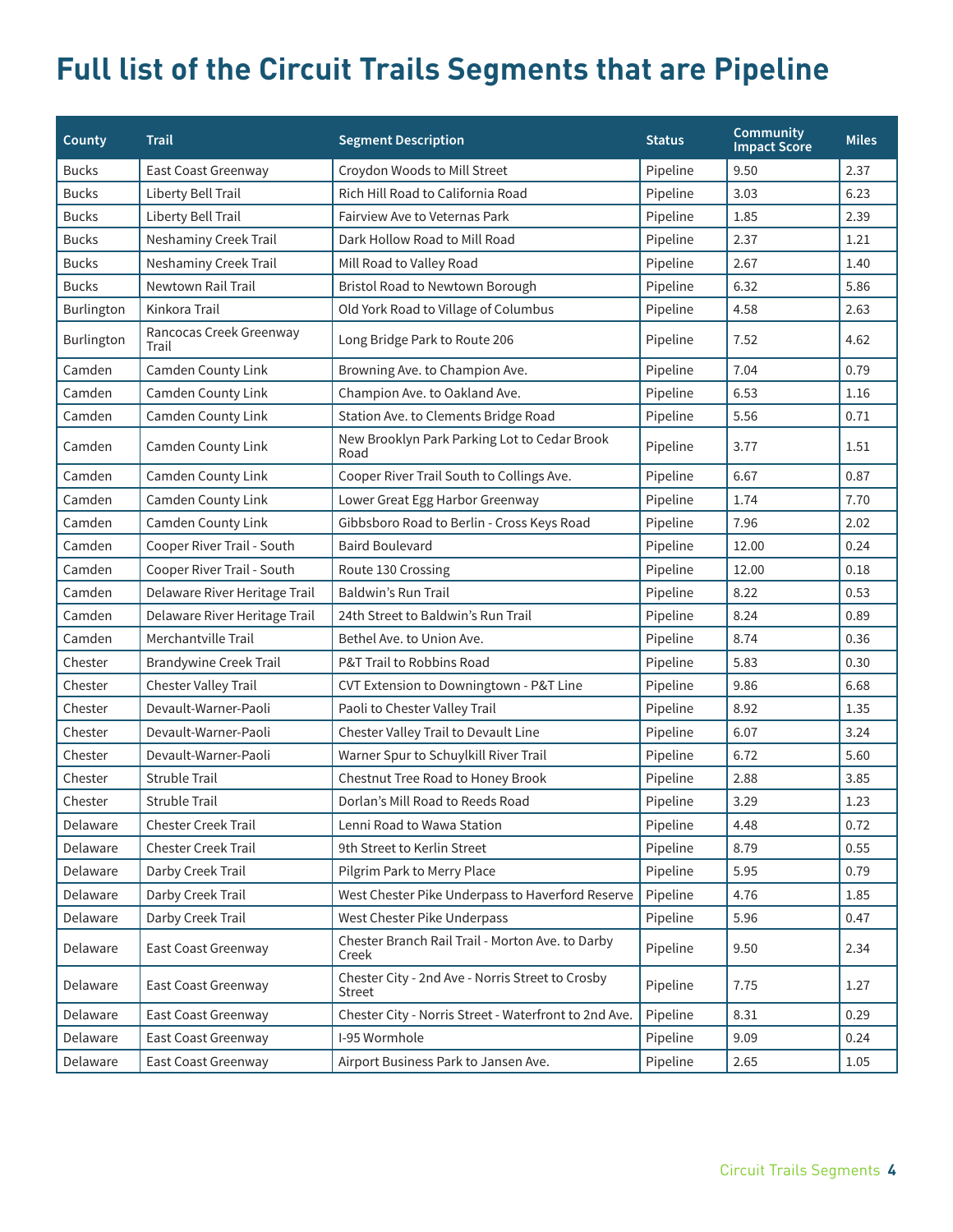| <b>County</b> | <b>Trail</b>                      | <b>Segment Description</b>                      | <b>Status</b> | Community<br>Impact Score | <b>Miles</b> |
|---------------|-----------------------------------|-------------------------------------------------|---------------|---------------------------|--------------|
| Delaware      | East Coast Greenway               | JHNWR to Airport Business Park                  | Pipeline      | 2.89                      | 0.57         |
| Delaware      | Forge to Refuge                   | Jansen Ave. to Manor Park                       | Pipeline      | 4.93                      | 0.72         |
| Delaware      | Forge to Refuge                   | City Line Ave. to Eagle/Wynnewood Road          | Pipeline      | 4.52                      | 1.82         |
| Delaware      | Forge to Refuge                   | Spring Mill Road to Radnor Trail                | Pipeline      | 5.04                      | 0.82         |
| Delaware      | <b>Garnet Valley Greenway</b>     | Clayton Park to Route 202                       | Pipeline      | 7.91                      | 3.20         |
| Delaware      | Octoraro Trail                    | Polecat Road to Concord Road                    | Pipeline      | 1.05                      | 0.97         |
| Delaware      | Octoraro Trail                    | <b>High Trail and Bridge</b>                    | Pipeline      | 3.62                      | 0.24         |
| Gloucester    | Glassboro - Elk Trail             | Elephant Swamp Trail                            | Pipeline      | 0.56                      | 1.18         |
| Gloucester    | Dinosaur Trail                    | Chester Branch Creek to Rowan University        | Pipeline      | 5.96                      | 2.65         |
| Gloucester    | Dinosaur Trail                    | Gloucester Light Rail to Chester Branch Creek   | Pipeline      | 1.16                      | 1.14         |
| Gloucester    | Dinosaur Trail                    | Delsea Drive to Gloucester Light Rail           | Pipeline      | 4.87                      | 3.53         |
| Mercer        | <b>DRHT</b>                       | Cass St to Uninon St                            | Pipeline      | 9.00                      | 0.24         |
| Mercer        | Johnson Trolley Line              | <b>Eggert Crossing Road to I-295</b>            | Pipeline      | 7.74                      | 0.98         |
| Mercer        | Johnson Trolley Line              | I-95 Crossing                                   | Pipeline      | 7.89                      | 0.06         |
| Mercer        | <b>LHT</b>                        | Cleveland Rd                                    | Pipeline      | 4.97                      | 0.47         |
| Mercer        | <b>Union Transportation Trail</b> | Old York Rd to Mercer St (Route 33)             | Pipeline      | 8.00                      | 3.12         |
| Montgomery    | <b>Cross County Trail</b>         | Germantown Pike Crossing to Joshua Road         | Pipeline      | 2.69                      | 2.10         |
| Montgomery    | <b>Cross County Trail</b>         | Powerline Trail to Byberry Road                 | Pipeline      | N/A                       | 3.17         |
| Montgomery    | Cynwyd Spur Trail                 | Cynwyd Spur                                     | Pipeline      | 10.08                     | 0.38         |
| Montgomery    | <b>Gulf Road Connector</b>        | Chester Valley Trail to Valley Forge Loop Trail | Pipeline      | 8.93                      | 2.18         |
| Montgomery    | Liberty Bell Trail                | Hatfield Section - Vine Street to Lincoln Ave.  | Pipeline      | 6.98                      | 0.43         |
| Montgomery    | <b>Power Line Trail</b>           | Biwood Road to Horsham Road                     | Pipeline      | 4.20                      | 2.54         |
| Montgomery    | Schuylkill River Trail            | Northwestern Ave.                               | Pipeline      | 6.27                      | 0.55         |
| Montgomery    | <b>Tookany Creek Trail</b>        | Cheltenham Ave. to Ashbourne Ave.               | Pipeline      | 9.59                      | 1.30         |
| Montgomery    | <b>Tookany Creek Trail</b>        | Ashbourne Road to Jenkintown Road               | Pipeline      | 5.04                      | 0.77         |
| Montgomery    | <b>Tookany Creek Trail</b>        | Jenkintown Road to New 2nd Street               | Pipeline      | 4.61                      | 0.66         |
| Philadelphia  | Cresheim Trail                    | Forbidden Drive to Stenton Ave.                 | Pipeline      | 5.60                      | 2.20         |
| Philadelphia  | ECG - Cobbs Creek                 | Cobbs Creek Connector - Segment B, Phase 2      | Pipeline      | 8.28                      | 0.68         |
| Philadelphia  | <b>ECG</b> - Riverfront North     | North Delaware Ave. Extension - Phase II        | Pipeline      | 10.20                     | 1.14         |
| Philadelphia  | Forge to Refuge Trail             | Market Street to City Line Ave.                 | Pipeline      | 9.50                      | 2.17         |
| Philadelphia  | Frankford Creek Trail             | Torresdale Ave. to I Street                     | Pipeline      | 9.86                      | 1.68         |
| Philadelphia  | Ivy Ridge Trail                   | Manayunk Bridge to Ivy Ridge Station            | Pipeline      | 5.53                      | 0.57         |
| Philadelphia  | Schuylkill River Trail            | Wissahickon Gateway                             | Pipeline      | 7.08                      | 0.31         |
| Philadelphia  | Tidal Schuylkill River Trail      | Schuylkill Banks - 61st Street to 56th Street   | Pipeline      | 10.32                     | 0.51         |
|               |                                   |                                                 |               | <b>Total Miles:</b>       | 148.45       |